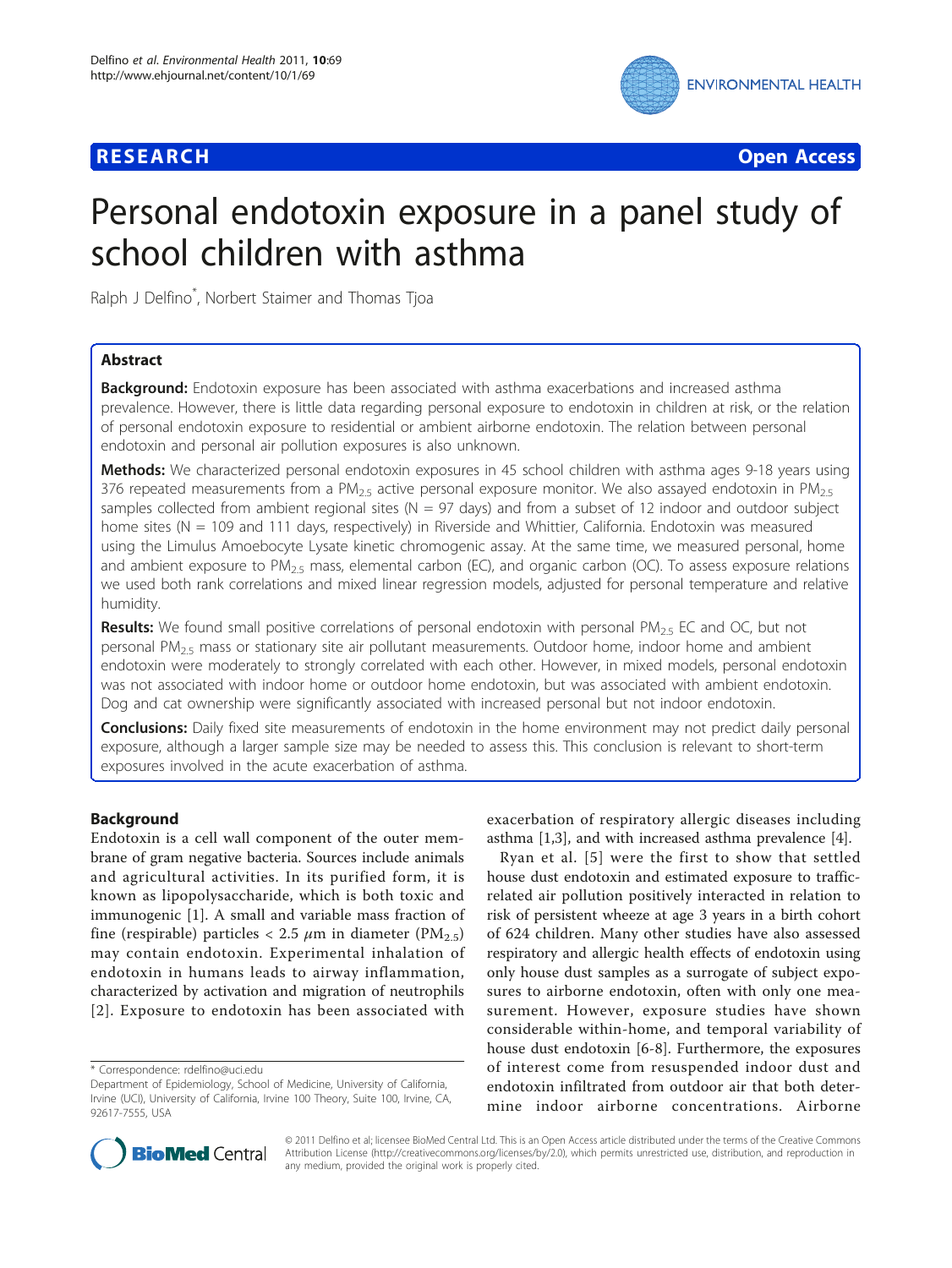endotoxin measurements are expected to reveal stronger associations between endotoxin and respiratory outcomes than settled dust measurements of endotoxin [\[9](#page-12-0)].

Several studies have evaluated household and other determinants of house dust endotoxin [\[8,10\]](#page-12-0), and of airborne endotoxin inside and outside of the residence of pediatric subjects [\[11](#page-12-0),[12\]](#page-13-0). There is a considerably larger literature regarding airborne endotoxin exposures in occupational settings with organic dusts [\[13](#page-13-0)]. However, despite the potential importance of endotoxin in particle-related respiratory health effects, only one study has assessed the impact of personal airborne endotoxin exposure on acute asthma outcomes in children [\[14](#page-13-0)]. It is also the only study to have evaluated whether personal endotoxin exposure relates to airborne microenvironmental endotoxin levels among children. Investigators followed a panel of 24 school children with asthma with personal exposure monitors (PEMs) operated at 2 L/min over 24 hours for 164 person-days. They found that personal  $PM_{2.5}$  endotoxin and  $PM_{10}$  endotoxin exposure was associated with decreased expiratory lung function and increased asthma symptoms. Geometric mean personal endotoxin was higher than indoor or outdoor school levels and was not correlated with these stationary site measurements. This finding suggested that personal endotoxin exposure likely included substantial contributions from other particle sources. Sources include many indoor and outdoor microenvironments and personal dust cloud exposures to particles generated from personal activities (e.g., brushing a dog or yard work) [\[15](#page-13-0)] or from exposures to non-stationary sources near the subject (e.g., dust from street traffic).

In the present study we tested the consistency of the personal exposure assessment findings of Rabinovitch et al. [[14\]](#page-13-0) using a repeated daily measures in a cohort panel of 45 children with asthma followed over a period of up to 10 days, and using home rather than school endotoxin measurements in a subset of 14 subjects. We also evaluated potential household and other determinants of personal and indoor airborne endotoxin exposures. Data include 376 person-days of daily endotoxin data collected from PM2.5 quartz filters using personal exposure monitors operated at 4 L/min, daily ambient endotoxin measurements collected from central ambient sites, and daily indoor and outdoor home endotoxin measurements in a subset of 14 children at 12 residential sites in Riverside and Whittier, California. We also assessed the relationship between personal endotoxin exposures and concurrent personal exposure to air pollutants, including  $PM_{2.5}$ mass,  $PM_{2.5}$  EC,  $PM_{2.5}$  organic carbon (OC), and  $NO_2$ . We then assessed the relationship of personal endotoxin exposures to central site (ambient) measurements of the same air pollutants, and to indoor and outdoor home  $PM_{2.5}$  mass,  $PM_{2.5}$  EC, and  $PM_{2.5}$  OC.

#### Methods

#### Design and Population

We conducted a longitudinal study with 10 daily repeated measurements of health outcomes and exposures in a panel cohort of school children with diagnosed persistent asthma who were ages 9-18 years (mean 13.5 years), nonsmoking, and unexposed to environmental tobacco smoke in the home. Results relating to asthma outcomes and air pollutants have been previously published [[16,17](#page-13-0)]. Two regional panels were conducted during warmer seasons of southern California. The first panel was conducted in Riverside, California, from August through early October 2003. This is a down-wind smog receptor site, which is a consequence of being just inland from Los Angeles County. The second panel was conducted in Whittier, California from July through November 2004. This is a region of eastern Los Angeles County that is immediately down-wind of vehicular emission sources. Riverside experiences higher temperatures and lower relative humidity than Whittier as a result of being further from the Pacific Ocean and closer to the inland desert.

The Institutional Review Board of the University of California, Irvine approved the study protocol. Informed written consent was obtained from all subjects and one of their legal guardians. Subjects were recruited through notification of parents by local public schools. We recruited only subjects with mild to moderate persistent asthma.

The present study focused on assessing endotoxin exposures in 45 subjects with complete outcome data including four 10-d periods in Riverside involving 13 subjects and eight 10-day periods in Whittier involving 32 subjects. The expected predominance of asthma among males vs. females was evident in this population (14 females and 31 males). This was a diverse population with a majority of subjects identifying themselves as Hispanic ( $N = 26$ ) along with 5 African American subjects and 14 white non-Hispanic subjects.

#### Exposure Assessment

#### Personal Exposure Monitor (PEM)

Subjects carried a PEM during one of the 12 exposure assessment periods of 10 days duration. Three to four different subjects were followed in each of the 12 periods. Subjects were followed-up daily in their homes to download data and exchange PEMs. Each subject wore the PEM during waking hours in a backpack and kept the backpack in close proximity off the ground (e.g. nightstand) when it was not possible to wear it. The air inlets for the PEM were placed over the shoulder strap so that they were close to the breathing zone when worn. The backpack was sound insulated and had an extra compartment for books to be carried during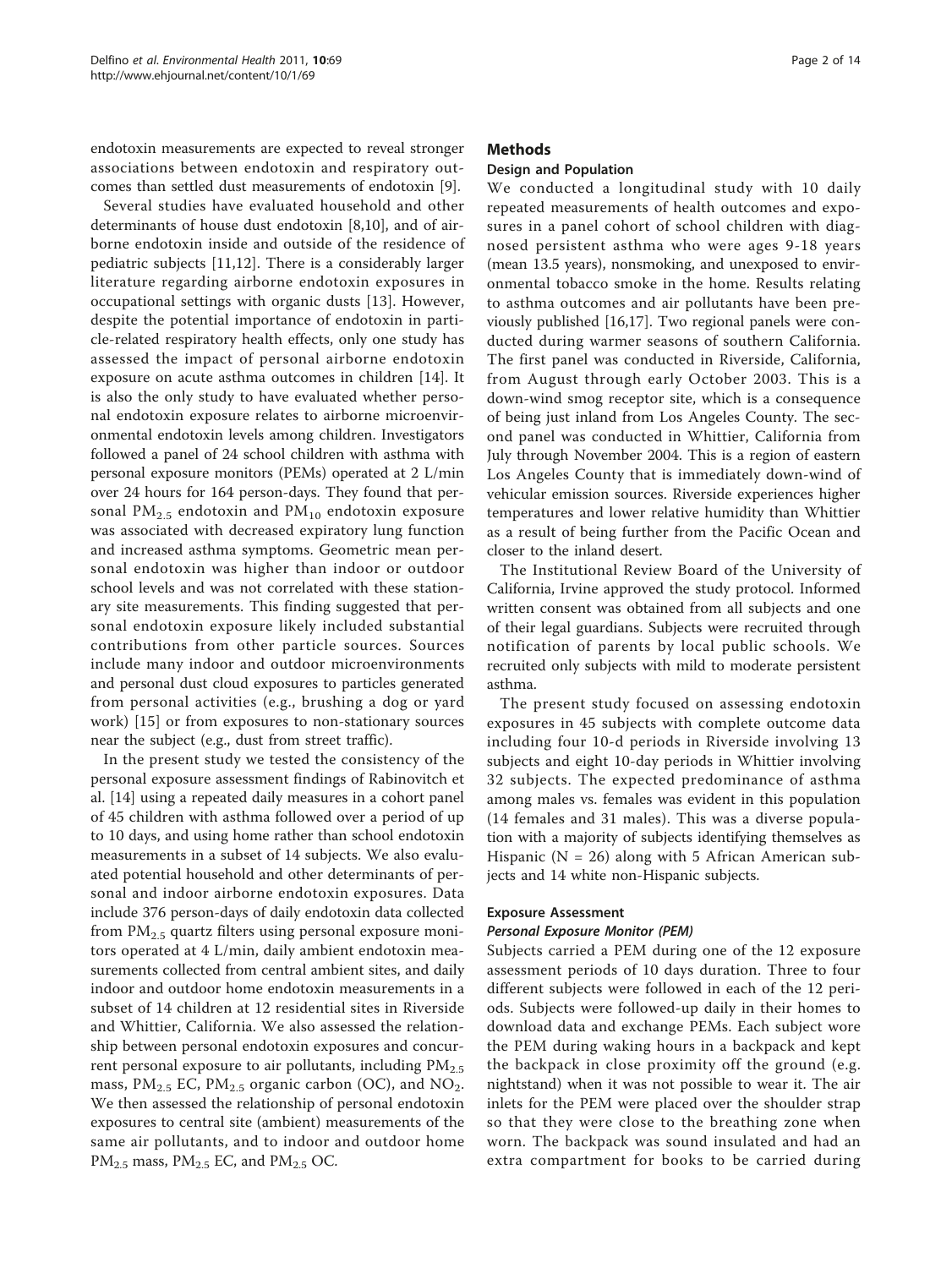school days. Each day of the 10-day follow-up period, data from an attached motion logger (Onset Computer Corp, Pocasset, MA) was checked to assure compliance. Lack of motion at expected times (e.g. during known school periods), resulted in no monetary compensation to the subject for that day and resulted in the exclusion of data. This occurred on  $< 6\%$  of person-days of follow-up. Additional filters were not assayed for endotoxin due to air sampler malfunction or problems with filters (10%). Out of 450 expected samples (45 subjects, 10 days per subject), we obtained 376 valid personal endotoxin measurements (83.6%).

Personal measurements included real-time nephelometer mass measurements of  $PM<sub>2.5</sub>$  (personal DataRAM model 1200, MIE Inc., Bedford, MA) and 24-hr average EC and OC fractions of  $PM<sub>2.5</sub>$  collected on quartz filters (Whatman Inc., Florham Park, NJ) using an attached filter cassette. A 2.5 μm sharp-cut cyclone was attached upstream of the nephelometer and  $PM_{2.5}$  for EC and OC was collected downstream at a flow rate of 4 L/min. We also measured  $NO<sub>2</sub>$  over 24-hr periods using a miniaturized diaphragm pump run at 0.1 L/min to sample air through triethanolamine-treated molecular sieve sorbent tubes (SKC, Fullerton, CA). We measured  $NO<sub>2</sub>$  based on National Institute for Occupational Safety and Health Method 6014. We also collected personal temperature and relative humidity with attached loggers (Onset Computer Corp, Pocasset, MA). Elsewhere we provide data on the validation of both the personal  $PM_{2.5}$  sampler [[18\]](#page-13-0), and the personal  $NO<sub>2</sub>$  active sampler [\[19](#page-13-0)].

# Stationary Site Air Monitoring

Harvard Impactors (Air Diagnostics and Engineering, Inc., Naples, ME) were used to collect ambient  $PM_{2.5}$ and operated at a flow rate of 10 L/min. They were sited at a central site within 10 km of homes in Riverside and 5 km of homes in Whittier. We also collected indoor and outdoor home  $PM_{2.5}$  with Harvard Impactors in one subject's home during each of the 12 tenday sampling periods. Indoor samplers were located in or near the main activity area of the home, usually the living room or family room. There were a pair of sibling subjects in two of the homes (yielding indoor-outdoor home exposure data for 14 subjects overall for the 12 homes).  $PM_{2.5}$  (Teflon filters), and  $PM_{2.5}$  EC and OC (Whatman quartz filters) were collected at the stationary sites simultaneous with personal samples. PM mass on Teflon filters was estimated using standard gravimetric methods. For both personal and stationary site quartz filter samples, particulate carbon was speciated into organic and elemental carbon using the thermal manganese dioxide oxidation technique [\[20](#page-13-0)]. Criteria pollutant gases were measured by the South Coast Air Quality Management District at central sites and they included hourly  $O_3$  and  $NO_2$ .

#### Endotoxin Assay

Endotoxin was measured from extracts of archived  $PM_{2.5}$  quartz filters (stored at -30°C) collected as described above (376 personal  $PM_{2.5}$  filter samples, and 317 central site, indoor and outdoor home  $PM_{2.5}$  filter samples). We do not have quartz  $PM_{10}$  samples. Although endotoxin is found in the coarse PM fraction (2.5-10  $\mu$ m in diameter), the respirable PM<sub>2.5</sub> fraction is more relevant to lower airway dose and thus airway inflammation. All quartz filters were baked to remove organic carbon before sampling. Only around 10% of the filters' surface area was punched out using heat sterilized instruments for the EC-OC measurements, leaving sufficient filter media for endotoxin assays. The remaining surface area for personal endotoxin measurement was calculated for each filter to estimate particle mass using mass data from the 24-hr average PEM PM<sub>2.5</sub> or gravimetric measurements from the Harvard Impactor  $PM_{2.5}$  Teflon filters for the stationary site measurements.

For the endotoxin assay, we developed a rapid and thorough method of extracting endotoxin from quartz  $PM<sub>2.5</sub>$  filters. Briefly, the extraction procedure combines the efficient disruption of quartz filter membranes by using a high speed, reciprocating instrument (FastPrep, MP Biomedicals, Inc., Solon, OH) with conventional sonication. First, the quartz filters were transferred into pyrogen-free extraction tubes with 4 mL pyrogen-free water. The tubes were loaded into the FastPrep and processed at 6.5 m/second for 60 seconds to efficiently homogenize the filter membrane. The extraction tubes were then rotated for 30 min (Dynal Biotech®, speed 36) followed by 15 minute sonication and clearing of the aqueous extracts of quartz fibers and particles by centrifugation (at 4000 rpm for 5 min, 4 °C). The undiluted supernatants were then directly used for endotoxin assay using the Limulus Amoebocyte Lysate kinetic chromogenic assay according to the manufacturer's protocol (Pyrochrome Associates of Cape Cod, Falmouth, MA). Negative control quartz filters (field blanks) were extracted and analyzed with each set of air samples. The detection limit for the overall method was estimated at 0.004 endotoxin units  $(EU)/m^3$  air (non-detects were set to half this).

# Analyses

Descriptive analyses of exposures were used to determine the shape of the distribution, central tendency, and spatial trends (two regions). We examined the Spearman rank correlation of personal endotoxin to ambient endotoxin measured at a central site in the 45 subjects, and to outdoor and indoor home endotoxin in the subset of 14 subjects. This was intended to establish the extent to which fixed site home and regional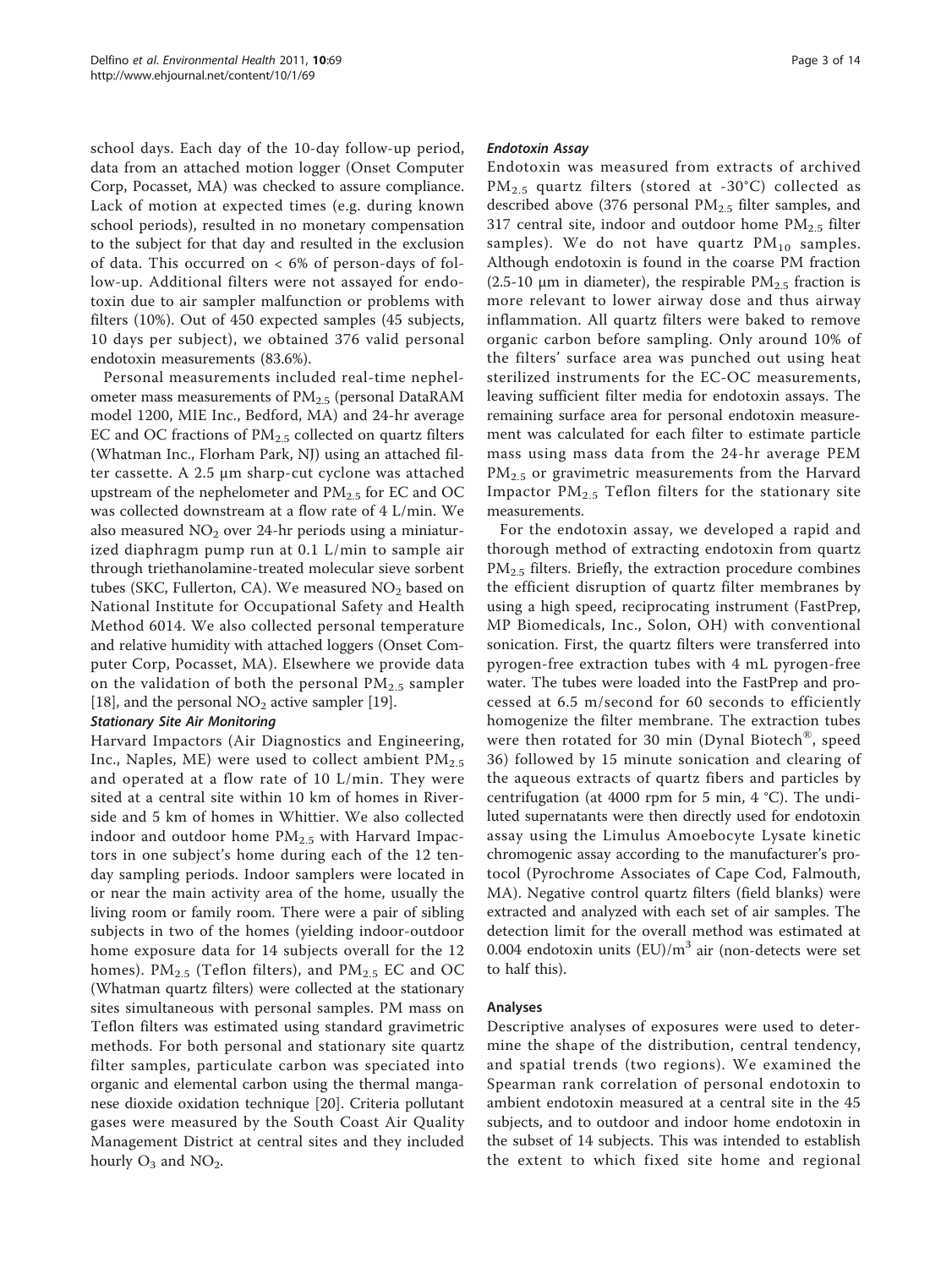measurements are related to personal endotoxin exposure. Similar to other studies [[6,8](#page-12-0),[12\]](#page-13-0) we found notable regional differences in concentrations and in correlations between Riverside and Whittier. Therefore, we present these correlation results separately for the two regions. House dust samples for endotoxin were not collected because the study objective of the parent project was to assess daily acute changes in asthma outcomes and airborne exposures.

Because the endotoxin data for all measurement types were log-normally distributed, we used natural log transformation of the endotoxin variables prior to all regression analyses. We first examined the relation of indoor to outdoor endotoxin in linear regression models. Multiple regression analyses of the relation of continuous log-transformed personal endotoxin to stationary endotoxin measurements were conducted using the general linear mixed model. The mixed model estimates both fixed and random effects [[21\]](#page-13-0) and incorporates the basic longitudinal design of the study in which multiple measurements are taken on each subject. Subject random intercepts were modeled to reflect the principle that measurements taken for the same individual are likely to be correlated (not independent).

The following *a priori* adjustments were made in the mixed models for prediction of personal endotoxin by stationary site endotoxin: personal temperature and relative humidity (both significantly and inversely associated with personal endotoxin), and study region. We fit an autoregressive-1 correlation structure given the observed error covariance. Analyses were conducted across both regions (additionally adjusting for region) and separately by region given the difference noted above.

We also used mixed models to analyze the prediction of personal and indoor endotoxin exposure by the following household characteristics: dog and cat ownership, including the number of dogs or cats and whether dogs or cats were allowed in the house (never, occasionally, or often); number of people living in the home, carpet (percentage, age, and regularity of cleaning), whether it was it customary to remove shoes before entering the home, observed cockroaches, observed rodents, flooding damage, surface mold or mildew, livestock, central airconditioning, and region (Whittier vs. Riverside). Personal and family characteristics were also used in the prediction models and included age group (13-18 vs. 9-12 years since we expected activities and thus exposures to differ between teenagers and younger children), sex, race-ethnicity, mother's education, and family income. For predictor variables in the indoor endotoxin models, we found insufficient variability across the 12 homes for the more refined categories used in the personal models (small cells). Therefore, we dropped carpet cleaning, cockroach and rodent presence, shoe removal, livestock, and air-conditioning. We also dichotomized cat and dog ownership and family income.

We began with crude prediction models adjusted for personal temperature, personal relative humidity and study region for personal endotoxin, and study region for indoor endotoxin (indoor temperature and relative humidity were not associated with indoor endotoxin). We then selected the best multivariate model based on stepwise backward elimination of predictors with the largest p-value over 0.05, and on model fit by AIC. Removed variables were added back singly to the final model to test the appropriateness of the final model.

#### Results

#### Descriptive analyses of endotoxin and air pollutant exposures

We found detectable endotoxin concentrations in 376 daily personal  $PM_{2.5}$  filters analyzed [median 0.57, range 0.002 - 25.3 EU/m<sup>3</sup>]. All 52 personal field blank filters showed low or non-detectable endotoxin (median 0.004 EU/filter). Within-subject coefficients of variation for personal endotoxin ranged from 69% to 224% (median 116%).

We also successfully extracted and found detectable endotoxin concentrations in all 317 daily Harvard Impactor filters from the stationary site active samplers. As described in Table [1,](#page-4-0) these included 97 ambient, 109 indoor and 101 outdoor home filters, and 10 filters from a site in Whittier that served as both an outdoor home and ambient site during one 10-day run, and served as the central ambient site for remaining 10-day runs. The 42 blank filters at the stationary sites showed low or non-detectable endotoxin (median 0.011 EU/filter). For the comparisons with available indoor and outdoor measurements there were 116 and 113 personal endotoxin measurements, respectively, among the 14 subjects living in those 12 homes. For the comparisons with available ambient endotoxin measurements there were 339 personal endotoxin measurements among the 45 subjects. For the analysis of personal vs. fixed site endotoxin in regression models, one subject for just one day lacked personal temperature and humidity as covariates leaving 338 ambient, 115 indoor, and 112 outdoor observations for analysis. There were all or nearly all 376 personal endotoxin measurements for the comparisons with available ambient air pollution. Ambient air pollutant measurements were nearly complete with at least 407 days for each variable available for comparison with the 423 days of ambient endotoxin measurements.

Descriptive statistics regarding all of the exposures by region are shown in Table [2.](#page-4-0) Arithmetic mean and median personal endotoxin exposures were higher in Riverside than in Whittier. Consistent with this, outdoor home and ambient endotoxin were higher in Riverside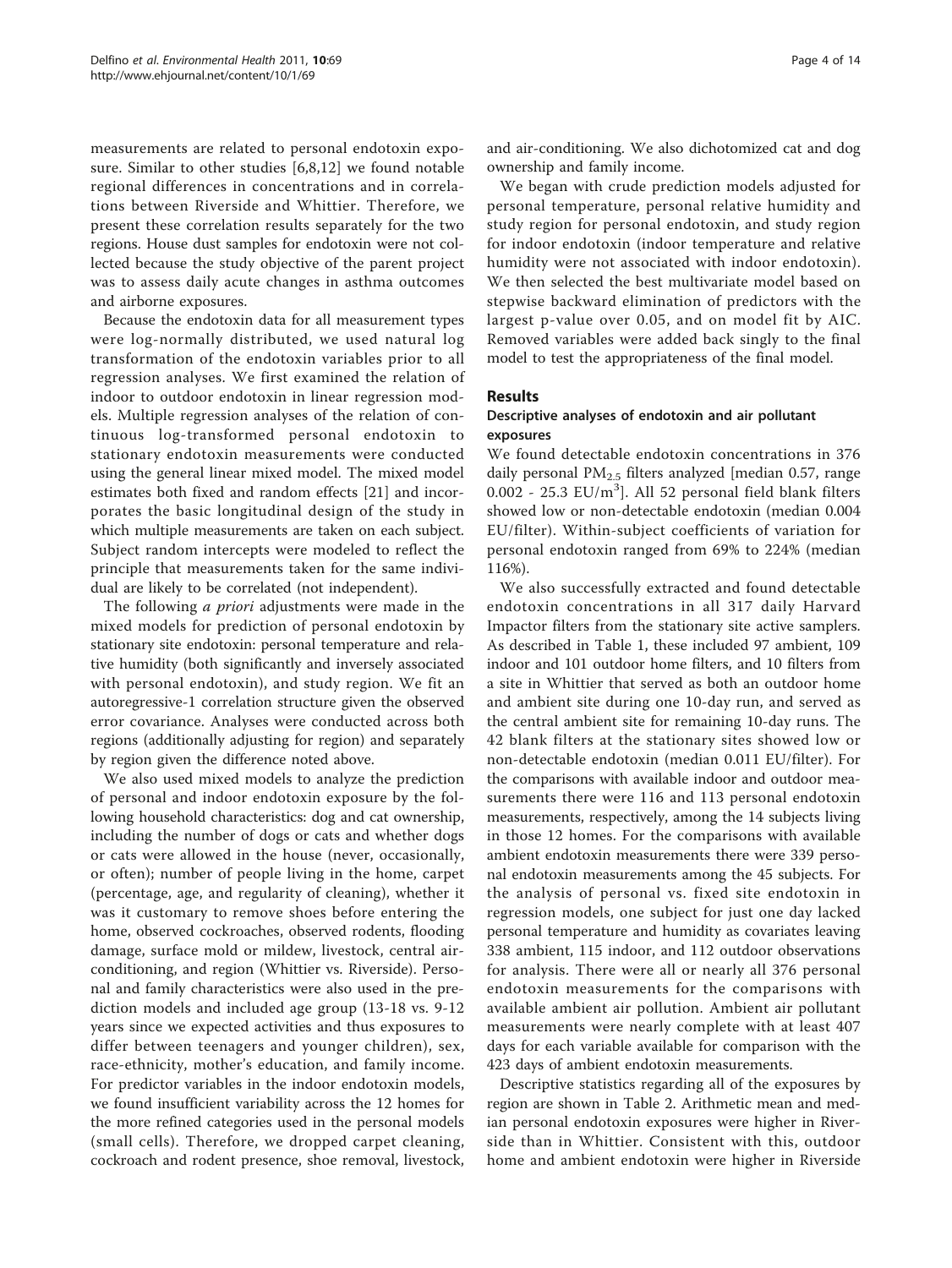<span id="page-4-0"></span>

| <b>Subject Sample</b>    | <b>Personal Daily</b>            | Indoor and Outdoor Home Daily Endotoxin                                                           | Ambient Central Site Daily Endotoxin                                      |  |  |
|--------------------------|----------------------------------|---------------------------------------------------------------------------------------------------|---------------------------------------------------------------------------|--|--|
|                          | <b>Endotoxin Exposure</b>        | Exposure                                                                                          | Exposure                                                                  |  |  |
| 45 subjects              | collected 376 subject<br>samples |                                                                                                   | 97 daily samples available on 339 person-<br>days with personal endotoxin |  |  |
| Subset: 14 subjects      | 116 subject samples              | Collected up to 10 days per subject home, total $= 109 - 109$ person-days with personal endotoxin | included in above count                                                   |  |  |
| in 12 homes <sup>1</sup> | included in above count          | indoor and 111 outdoor daily samples.                                                             |                                                                           |  |  |

<sup>1</sup>One subject or two sibling subjects were selected during each of sixteen 10-day sessions with a group of four subjects carrying personal exposure monitors. Thus, indoor endotoxin was available on 116 person-days with personal endotoxin, and outdoor endotoxin was available on 113 person-days with personal endotoxin.

than in Whittier. However, indoor endotoxin exposures were higher in Whittier than in Riverside. Although arithmetic mean personal endotoxin was higher than indoor, outdoor or ambient levels across both regions, the median personal endotoxin was only higher in

Riverside. This is a reflection of the typical skewed distribution of endotoxin exposures.

Indoor to outdoor endotoxin ratios of medians were clearly opposite between the two sites with a ratio < 1.0 at Riverside (0.55) and a ratio  $> 1$  at Whittier (2.00).

| Table 2 Descriptive statistics of endotoxin and air pollutant exposures by region |  |  |  |  |  |  |  |
|-----------------------------------------------------------------------------------|--|--|--|--|--|--|--|
|-----------------------------------------------------------------------------------|--|--|--|--|--|--|--|

|                                         |                |             | Riverside |      |            |                |             | Whittier |      |            |
|-----------------------------------------|----------------|-------------|-----------|------|------------|----------------|-------------|----------|------|------------|
| Exposure                                | N <sup>1</sup> | Mean (SD)   | Median    | IQR. | Min/Max    | N <sup>1</sup> | Mean (SD)   | Median   | IQR. | Min/Max    |
| Endotoxin (EU/m <sup>3</sup> )          |                |             |           |      |            |                |             |          |      |            |
| Personal                                | 94             | 2.30 (3.88) | 1.01      | 2.25 | 0.003/20.6 | 282            | 1.92(3.67)  | 0.48     | 1.97 | 0.002/25.3 |
| Indoor                                  | 31             | 0.58(0.42)  | 0.43      | 0.68 | 0.063/1.72 | 78             | 1.49 (1.29) | 1.10     | 0.86 | 0.13/7.5   |
| Outdoor                                 | 35             | 1.46(1.67)  | 0.78      | 1.5  | 0.12/7.90  | 76             | 0.85(1.18)  | 0.55     | 0.89 | 0.11/9.5   |
| Ambient                                 | 34             | 1.26(1.17)  | 0.73      | 0.88 | 0.30/4.56  | 63             | 0.55(0.45)  | 0.45     | 0.46 | 0.048/2.51 |
| Personal Air Pollution and Weather      |                |             |           |      |            |                |             |          |      |            |
| $PM_{2.5}$ (µg/m <sup>3</sup> )         | 103            | 30.9 (20.1) | 24.7      | 26.8 | 6.6/98.4   | 299            | 36.4 (26.8) | 29.1     | 21.9 | 7.6/220.0  |
| EC $(\mu q/m^3)$                        | 132            | 0.43(0.61)  | 0.39      | 0.32 | 0.04/6.94  | 295            | 0.76(1.32)  | 0.47     | 0.82 | 0.001/17.2 |
| OC $(\mu q/m^3)$                        | 132            | 5.95 (2.62) | 5.63      | 3.48 | 1.94/16.1  | 301            | 6.83(3.41)  | 6.43     | 4.05 | 2.18/31.5  |
| $NO2$ (ppb)                             | 147            | 23.3(9.3)   | 23.4      | 12.7 | 5.16/47.6  | 313            | 30.6 (14.4) | 28.4     | 18.9 | 2.7/105.7  |
| Temperature (°C)                        | 147            | 26.8(2)     | 27.2      | 3.1  | 22.8/32.1  | 313            | 24.8(2.7)   | 25.4     | 3.5  | 17.3/30.5  |
| Relative Humidity (%)                   | 147            | 43.9 (8.7)  | 40.6      | 14.8 | 28.6/64.0  | 312            | 49.8 (7.0)  | 50.4     | 7.75 | 25.2/66.6  |
| <b>Indoor Air Pollution and Weather</b> |                |             |           |      |            |                |             |          |      |            |
| $PM_{2.5}$ (µg/m <sup>3</sup> )         | 38             | 14.9 (8.4)  | 8.5       | 14.6 | 5.1/33.8   | 77             | 17.4 (10.6) | 16.5     | 8.35 | 3.59/83.2  |
| EC $(\mu g/m^3)$                        | 37             | 0.71(0.30)  | 0.56      | 0.41 | 0.17/1.3   | 79             | 0.80(0.92)  | 0.62     | 0.54 | 0.14/7.75  |
| OC $(\mu q/m^3)$                        | 37             | 6.2(1.82)   | 5.46      | 2.74 | 3.17/11.6  | 79             | 5.95 (2.37) | 5.30     | 2.27 | 2.64/13.5  |
| Temperature (°C)                        | 40             | 28.7 (1.7)  | 29.3      | 2.2  | 24.6/31.7  | 75             | 25.6 (2.87) | 25.8     | 3.52 | 19.8/33.8  |
| Relative Humidity (%)                   | 40             | 30.2 (10.3) | 24.6      | 13.9 | 16.7/50.6  | 75             | 49.2 (7.21) | 51.0     | 8.16 | 32.3/62.1  |
| <b>Outdoor Air Polution</b>             |                |             |           |      |            |                |             |          |      |            |
| $PM_{25}$ (µg/m <sup>3</sup> )          | 38             | 27.0 (18.6) | 15.6      | 19.4 | 9.3/71.8   | 77             | 19.3 (13.5) | 16.4     | 8.46 | 3.18/84.3  |
| EC $(\mu q/m^3)$                        | 38             | 1.10(0.36)  | 1.07      | 0.43 | 0.50/2.08  | 79             | 0.99(1.41)  | 0.71     | 0.62 | 0.21/12.5  |
| OC $(\mu q/m^3)$                        | 38             | 6.21(1.26)  | 6.07      | 1.57 | 3.78/9.66  | 79             | 4.54 (1.89) | 4.24     | 2.63 | 2.05/10.3  |
| Ambient Air Pollution and Weather       |                |             |           |      |            |                |             |          |      |            |
| $PM_{2.5}$ ( $\mu$ g/m <sup>3</sup> )   | 40             | 31.5 (22.1) | 17.4      | 30.1 | 9.5/87.2   | 76             | 17.8 (12.0) | 16.0     | 8.85 | 2.77/77.1  |
| EC $(\mu q/m^3)$                        | 35             | 1.55(0.71)  | 1.30      | 0.86 | 0.52/3.64  | 76             | 0.69(0.44)  | 0.59     | 0.45 | 0.14/2.95  |
| OC $(\mu q/m^3)$                        | 35             | 6.7(1.69)   | 6.07      | 1.91 | 4.11/11.6  | 76             | 3.89 (1.49) | 3.73     | 2.07 | 1.64/8.8   |
| $NO2$ (ppb)                             | 40             | 26.8 (9.9)  | 26.2      | 12.3 | 11.6/54.8  | 79             | 27.7 (10.8) | 26.0     | 11.6 | 12.0/74.1  |
| $O_3$ (ppb)                             | 40             | 77.9 (19.7) | 74.5      | 25.9 | 33.4/120.8 | 79             | 40.7 (14.1) | 38.9     | 18.5 | 11.1/79.2  |
| Temperature (°C)                        | 40             | 24.4 (3.6)  | 25.4      | 6.05 | 17.3/30.1  | 79             | 20.7 (3.59) | 21.2     | 5.5  | 11.7/27.8  |
| Relative Humidity (%)                   | 40             | 27.4 (16.2) | 23.0      | 29   | 2.0/61.0   | 79             | 39.7 (9.64) | 42.0     | 12.0 | 6.0/61.0   |

<sup>1</sup>This is a repeated measures study so the N refers to the number of exposure measurements, not subjects.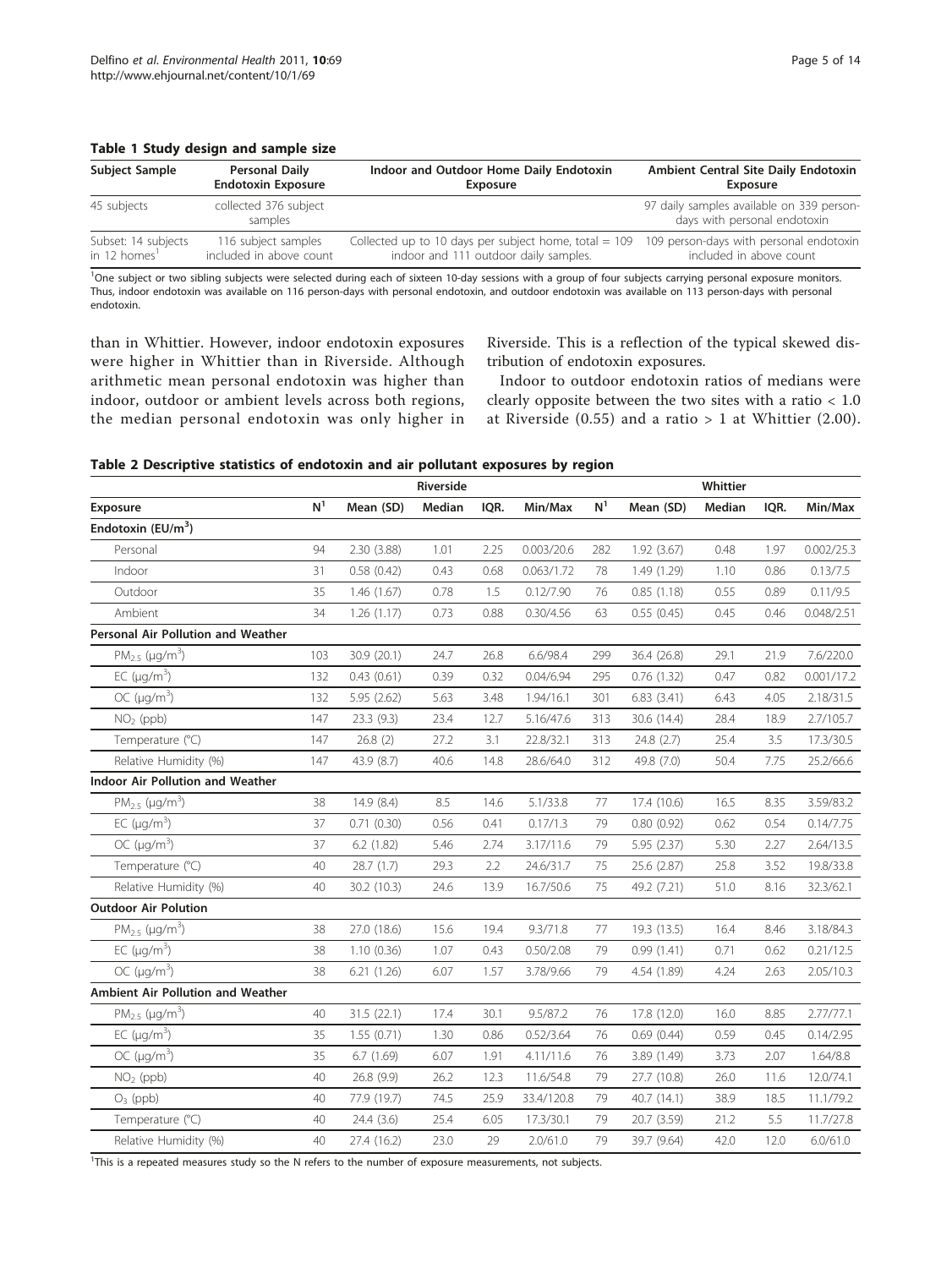Actual indoor concentrations reflected this difference with a much lower indoor concentration in Riverside than in Whittier.

We show correlation matrixes separately for Riverside and Whittier relating personal endotoxin and stationary site endotoxin (indoor, outdoor and ambient) to personal and stationary site endotoxin and air pollutants (Table 3). We found personal endotoxin in both Riverside and Whittier was not significantly correlated with indoor endotoxin or any of the indoor air pollutants. Personal endotoxin was not significantly correlated with outdoor home endotoxin in either Riverside or Whittier. We observed small positive correlations between personal and ambient endotoxin in Riverside but not Whittier. Outdoor home and ambient endotoxin measurements were strongly correlated.

In both Riverside and Whittier, personal endotoxin showed a small inverse correlations with personal  $PM_{2.5}$ , and small positive correlations with personal  $PM_{2.5}$  EC and OC, which were larger in Whittier. Personal endotoxin positively correlated with personal temperature in Riverside but negatively correlated with personal temperature in Whittier.

Table 3 Spearman rank correlation matrix of personal and stationary site endotoxin in relation to indoor-outdoor home and ambient endotoxin and air pollutions

|                            |                       | Riverside           |                      |                      |                       |                     | Whittier             |                             |  |  |
|----------------------------|-----------------------|---------------------|----------------------|----------------------|-----------------------|---------------------|----------------------|-----------------------------|--|--|
|                            | Personal<br>Endotoxin | Indoor<br>Endotoxin | Outdoor<br>Endotoxin | Ambient<br>Endotoxin | Personal<br>Endotoxin | Indoor<br>Endotoxin | Outdoor<br>Endotoxin | <b>Ambient</b><br>Endotoxin |  |  |
| Indoor Endotoxin           | 0.10                  | 1.00                | $0.46*$              | $0.41*$              | $-0.14$               | 1.00                | $0.55***$            | $0.52***$                   |  |  |
| Outdoor<br>Endotoxin       | 0.21                  | $0.46*$             | 1.00                 | $0.83***$            | $-0.19$               | $0.55***$           | 1.00                 | $0.73***$                   |  |  |
| Ambient<br>Endotoxin       | $0.32***$             | $0.41*$             | $0.83***$            | 1.00                 | $-0.02$               | $0.52***$           | $0.73***$            | 1.00                        |  |  |
| Personal<br>exposures      |                       |                     |                      |                      |                       |                     |                      |                             |  |  |
| PM <sub>25</sub>           | $-0.24*$              | $0.49*$             | $-0.61***$           | $-0.57**$            | $-0.16***$            | 0.16                | $0.24*$              | 0.03                        |  |  |
| $\mathsf{EC}$              | 0.15                  | $-0.22$             | 0.23                 | 0.31                 | $0.40***$             | $-0.13$             | $-0.08$              | $-0.22*$                    |  |  |
| OC                         | $0.27***$             | $-0.19$             | 0.12                 | 0.05                 | $0.41***$             | 0.03                | 0.05                 | 0.004                       |  |  |
| NO <sub>2</sub>            | 0.13                  | 0.57                | $-0.07$              | $-0.12$              | $-0.05$               | 0.15                | $0.21*$              | 0.02                        |  |  |
| Temperature                | $0.22*$               | $-0.40$             | $-0.22$              | $-0.27$              | $-0.41***$            | 0.15                | $0.42**$             | $0.40***$                   |  |  |
| Relative<br>Humidity       | $-0.04$               | 0.48                | $-0.22$              | $-0.17$              | 0.09                  | $-0.04$             | $-0.34***$           | $-0.46**$                   |  |  |
| Indoor exposures           |                       |                     |                      |                      |                       |                     |                      |                             |  |  |
| PM <sub>2.5</sub>          | $-0.14$               | $0.66***$           | $-0.13$              | $-0.19$              | $-0.16$               | $0.27**$            | $0.32***$            | 0.04                        |  |  |
| EC                         | $-0.18$               | $0.73***$           | 0.02                 | 0.02                 | $-0.10$               | 0.19                | $0.36***$            | 0.09                        |  |  |
| <b>OC</b>                  | $-0.20$               | $0.39*$             | $-0.25$              | $-0.36*$             | 0.11                  | $0.30***$           | $0.28***$            | 0.01                        |  |  |
| Temperature                | $-0.34$               | 0.11                | 0.19                 | 0.05                 | $-0.33**$             | 0.04                | $0.27**$             | $0.29*$                     |  |  |
| Relative<br>Humidity       | 0.35                  | $0.41*$             | $-0.21$              | $-0.10$              | 0.023                 | 0.11                | $-0.23*$             | $-0.37*$                    |  |  |
| Outdoor<br>exposures       |                       |                     |                      |                      |                       |                     |                      |                             |  |  |
| PM <sub>2.5</sub>          | $-0.13$               | $0.80***$           | $-0.03$              | 0.13                 | $-0.26*$              | $-0.12$             | $0.23*$              | 0.05                        |  |  |
| EC                         | $-0.04$               | 0.24                | $0.35*$              | $0.52***$            | $-0.02$               | 0.02                | $0.33***$            | 0.19                        |  |  |
| ОC                         | $-0.37$               | 0.21                | 0.09                 | 0.23                 | $-0.07$               | 0.02                | $0.33***$            | 0.14                        |  |  |
| Ambient<br>exposures       |                       |                     |                      |                      |                       |                     |                      |                             |  |  |
| PM <sub>2.5</sub>          | $-0.26*$              | $0.70***$           | $-0.15$              | $-0.03$              | $-0.24***$            | $-0.14$             | 0.10                 | 0.03                        |  |  |
| EC                         | $-0.16$               | 0.03                | 0.28                 | 0.13                 | $-0.0003$             | $-0.10$             | $0.37**$             | $0.32***$                   |  |  |
| $\mathop{\rm OC}\nolimits$ | $-0.29**$             | 0.14                | $-0.04$              | $-0.08$              | $-0.15*$              | $-0.07$             | $0.34***$            | $0.31***$                   |  |  |
| NO <sub>2</sub>            | $-0.25*$              | $-0.01$             | 0.06                 | 0.02                 | 0.04                  | 0.04                | $0.32***$            | 0.20                        |  |  |
| Temperature                | 0.02                  | $-0.64***$          | 0.19                 | 0.18                 | $-0.43**$             | 0.17                | $0.35***$            | $0.36***$                   |  |  |
| Relative<br>Humidity       | 0.07                  | $0.54***$           | 0.01                 | 0.12                 | 0.02                  | $-0.12$             | $-0.33**$            | $-0.27**$                   |  |  |

EC: elemental carbon; OC: organic carbon. \*  $p < 0.05$ ; \*\*  $p < 0.01$ .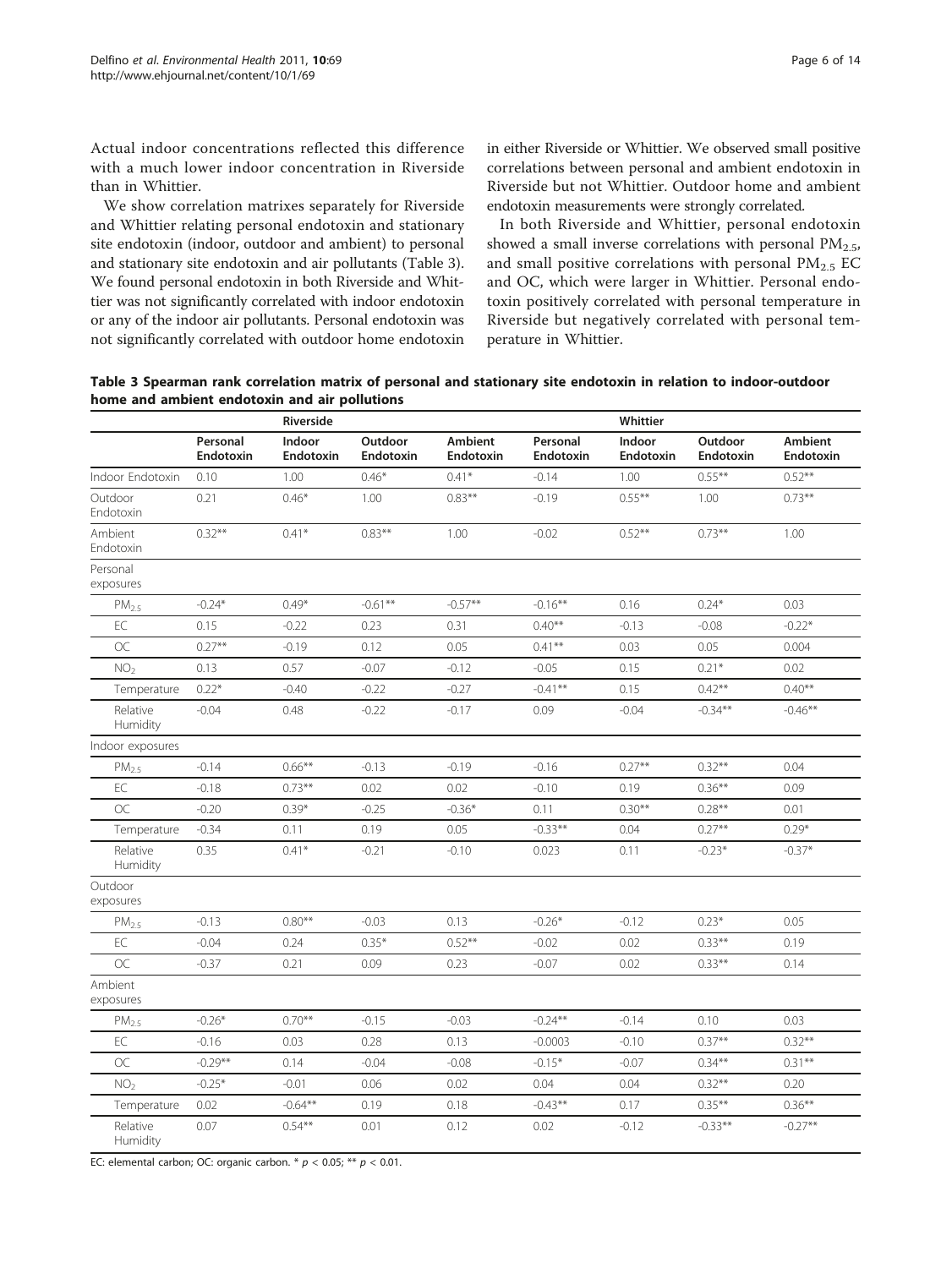<span id="page-6-0"></span>Personal endotoxin in both Riverside and Whittier were not significantly correlated with any of the indoor air pollutants. Indoor endotoxin in Riverside, on the other hand, was strongly positively correlated with indoor PM2.5 EC and moderately correlated with indoor PM<sub>2.5</sub> mass and OC, whereas in Whittier these correlations were positive but much smaller.

Both personal and outdoor home endotoxin in Riverside were not significantly correlated with any outdoor home air pollutant measurement. We observed a small inverse correlation between personal endotoxin and outdoor home  $PM_{2.5}$  in Whittier. Outdoor home endotoxin showed small positive correlations with outdoor home PM<sub>2.5</sub>, EC and OC in Whittier.

In Whittier, ambient temperature and  $O_3$  were negatively correlated with personal endotoxin. In Whittier, but not Riverside, ambient endotoxin showed small positive correlations with ambient traffic-related air pollutants (EC, OC,  $NO<sub>2</sub>$ ) and temperature and small inverse correlations with relative humidity.

#### Regression analyses of endotoxin exposures

The prediction of personal endotoxin in mixed regression models by the various stationary site measurements of endotoxin are shown in Table 4 including both sites together and separately by region. Ambient endotoxin for the 14 subjects in monitored homes, and their exposure to indoor and outdoor home endotoxin were not significant predictors of personal endotoxin. However, ambient endotoxin for all 45 subjects was a significant positive predictor of personal endotoxin. The regional models show that the overall association was attributable to measurements at both sites, although the regression coefficient for Riverside was twice as large as Whittier. However, the regression coefficient for Whittier was more significant than Riverside ( $p < 0.05$  vs.  $p <$ 0.1, respectively).

Figures [1](#page-7-0)-[2](#page-7-0) show scatter plots and results of linear regression models for the relation between log

transformed indoor and outdoor home endotoxin across the 10-day monitoring sessions in 4 homes in Riverside and 8 homes in Whittier. In both regions, the relation was positive, with outdoor endotoxin explaining 25-28% of the variability  $(R^2)$  in indoor endotoxin.

The analysis of the relation between personal endotoxin and household or subject characteristics shows a clear positive association with dog ownership in crude models adjusted for personal temperature, personal relative humidity and region (Table [5\)](#page-8-0). For each dog owned, personal endotoxin exposure approximately doubles. Interestingly, compared with having no dogs, the strongest and only significant association with personal endotoxin in crude models was for dogs that were only occasionally indoors. This contrasts the finding for cats since the only significant association was for having cats that were often indoors compared with having no cats. Other variables were significantly positively associated with personal endotoxin in the crude models, and they included reports of flooding damage (over four times higher personal endotoxin) and sex (males had half the personal endotoxin exposure of females). Nominal associations ( $p < 0.1$ ) included increasing personal endotoxin by the number of household residents and lower personal endotoxin among Hispanics. The final selected multivariate model included only cat and dog numbers adjusted for personal temperature, personal relative humidity and region. We found a relative increase in endotoxin for each dog of 1.76 (95% CI: 1.30, 2.40), and for each cat of 1.39 (95% CI: 1.06, 1.83). Residence of dogs and cats were not included due to expected dependent relations with the number of animals Chi-Square  $p$ -value  $\lt$  0.0001). Adding back single excluded variables to this final model did not improve the fit of the model and showed that each of those variables were nonsignificant including flooding damage and male sex (regression coefficients for proportional changes in personal endotoxin were 1.64,  $p < 0.31$ , and 0.62,  $p < 0.2$ , respectively). Flood and cat were positively

Table 4 Associations of personal log endotoxin with indoor, outdoor and ambient log endotoxin<sup>1</sup>

| <b>Predictor Variable</b>                         | N   | All Subjects coefficient<br>(95% CI) | N  | <b>Riverside coefficient (95%</b><br>CI) | N   | Whittier coefficient (95%<br>CI) |
|---------------------------------------------------|-----|--------------------------------------|----|------------------------------------------|-----|----------------------------------|
| 14 Subjects in Indoor-outdoor Monitored<br>Homes, |     |                                      |    |                                          |     |                                  |
| Log Indoor Endotoxin                              | 116 | $0.09$ $(-0.51, 0.68)$               | 23 | $0.31$ ( $-1.09$ , $1.72$ )              | 92  | $-0.03$ $(-0.73, 0.67)$          |
| Log Outdoor Endotoxin                             | 113 | $0.17$ ( $-0.32$ , $0.66$ )          | 23 | $0.32$ ( $-1.12$ , $1.75$ )              | 89  | $0.15$ ( $-0.41$ , $0.70$ )      |
| Log Ambient Endotoxin                             | 109 | $0.39$ ( $-0.20$ , $0.98$ )          | 23 | 1.09 (-0.76, 2.94)                       | 72  | $0.39$ $(-0.26, 1.04)$           |
| All 45 Subjects                                   |     |                                      |    |                                          |     |                                  |
| Log Ambient Endotoxin                             | 339 | $0.37$ (0.04, 0.71)**                | 82 | $0.66$ (-0.07, 1.38)*                    | 256 | $0.39$ (0.02, 0.76)**            |

\*  $p < 0.1$ ; \*\*  $p < 0.05$ 

<sup>1</sup> Results of linear mixed effects models show the change in log personal endotoxin for a one log-unit change in the predictor variable, adjusted for personal temperature, personal relative humidity, and region (all-subject model only). The sample sizes (N) represent person-days of observation with non-missing personal temperature and relative humidity.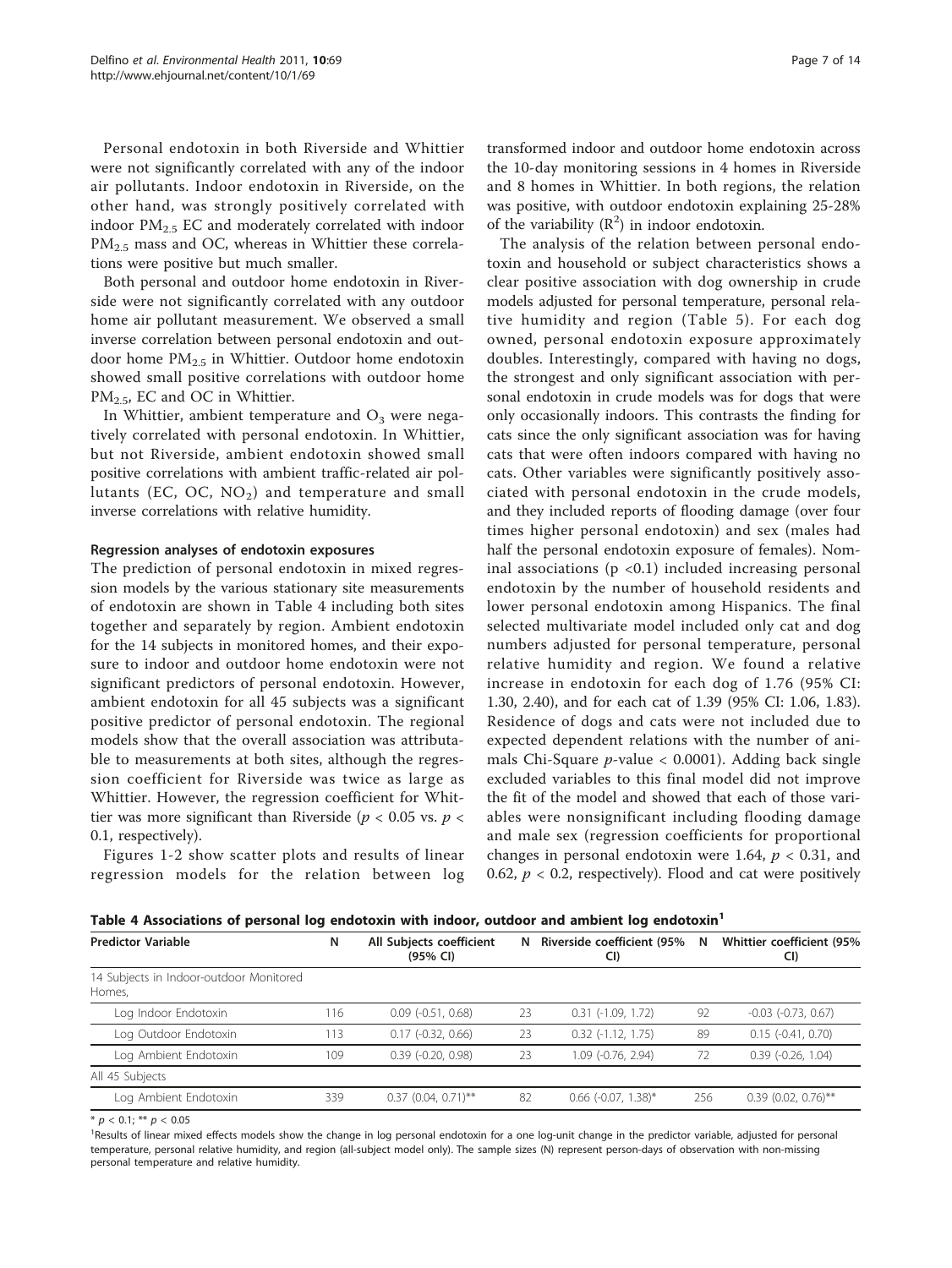<span id="page-7-0"></span>

associated with each other (Chi-Square  $p$ -value < 0.02). As a result, cat number confounded the association with flood (decreased by 24.1% from the crude model, p < 0.31) and the association with cats also decreased by 37.5% as well ( $p < 0.07$ ).

The analysis of the relation between indoor endotoxin and household or subject characteristics shows that unlike the personal exposure models, dog and cat ownership was not associated with indoor endotoxin (Table [6](#page-10-0)). Only three variables were significant in the crude models,

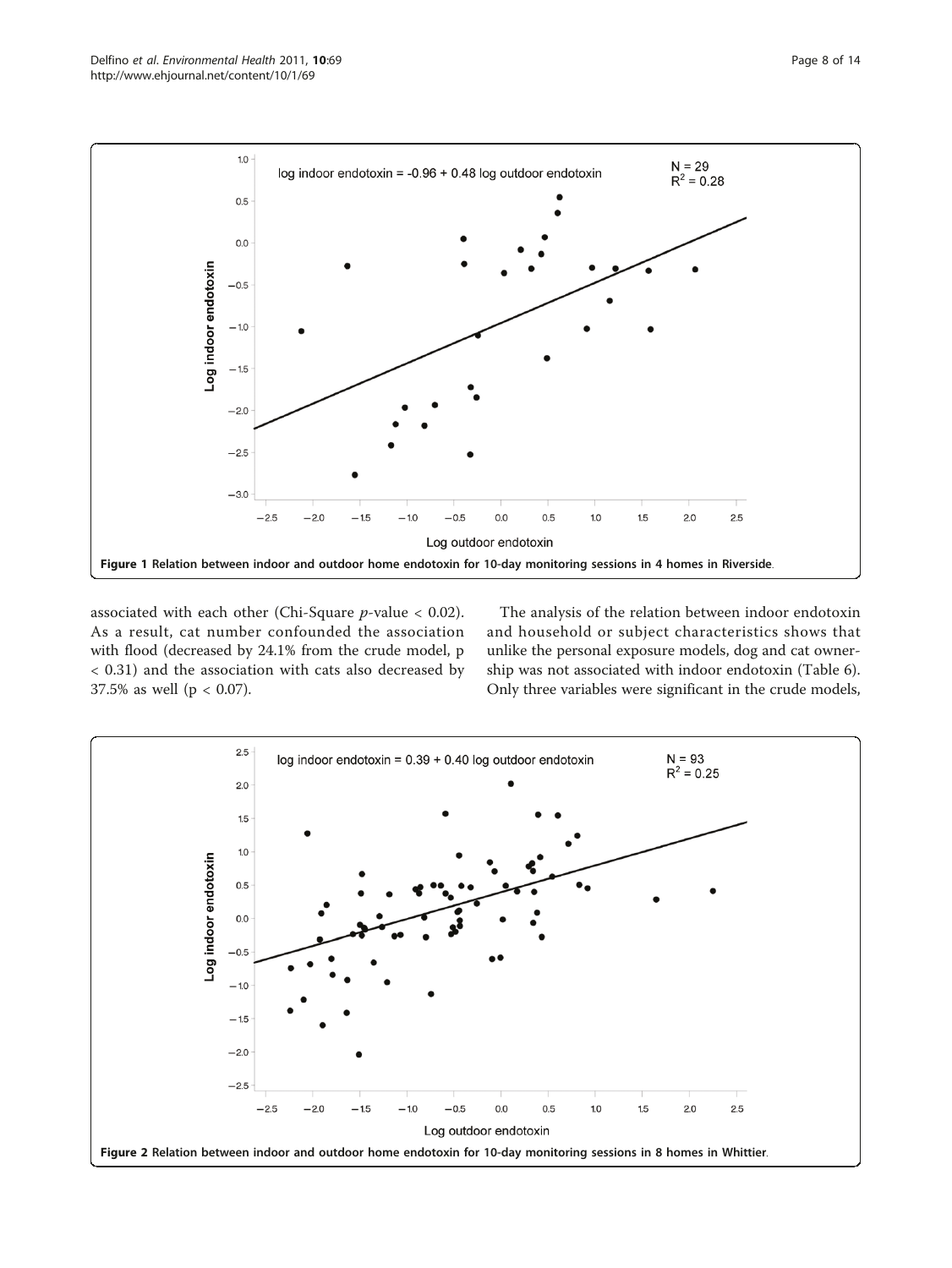<span id="page-8-0"></span>

| Household and subject characteristics | N or Mean (min-max) | Adjusted coefficient (95% CI) <sup>1,2</sup> |
|---------------------------------------|---------------------|----------------------------------------------|
| Number of dogs                        | $1.31(0 - 4)$       | 1.96 (1.43, 2.68)#                           |
| Residence of dogs                     |                     |                                              |
| No dogs                               | 14                  | 1.00 (referent)                              |
| Often Indoors                         | 8                   | 1.20 (0.38, 3.78)                            |
| Occas. Indoors                        | 12                  | 4.30 (1.50, 12.27)#                          |
| Outdoor Only                          | 11                  | 2.41 (0.77, 7.55)                            |
| Number of cats                        | $0.69$ (0 - 5)      | 1.61 (1.19, 2.18)#                           |
| Residence of cats                     |                     |                                              |
| No cats                               | 31                  | 1.00 (referent)                              |
| Often Indoors                         | 10                  | 2.99 (1.14, 7.89)**                          |
| Occas. Indoors                        | $\overline{2}$      | 3.56 (0.53, 23.79)                           |
| Outdoor Only                          | $\overline{2}$      | 2.51 (0.36, 17.57)                           |
| Number of residents                   | $4.75(2 - 7)$       | $1.27$ (0.97, 1.65)*                         |
| Carpeting                             |                     |                                              |
| < 50%                                 | 19                  | 1.00 (referent)                              |
| $\geq 50\%$                           | 26                  | 0.55 (0.22, 1.37)                            |
| Age of carpeting                      |                     |                                              |
| < median years                        | 21                  | 1.00 (referent)                              |
| $\geq$ median years                   | 18                  | 1.95 (0.78, 4.86)                            |
| Frequency of carpet cleaning          |                     |                                              |
| Never/don't know                      | 11                  | 1.00 (referent)                              |
| Every 3 years or more                 | 3                   | 0.31 (0.05, 1.90)                            |
| More than every 3 years               | 28                  | $0.89$ $(0.31, 2.53)$                        |
| Remove shoes in house                 |                     |                                              |
| No                                    | 41                  | 1.00 (referent)                              |
| Yes, frequent exceptions              | $\overline{2}$      | 0.56 (0.08, 4.15)                            |
| Yes, few or no exceptions             | $\overline{2}$      | $0.61$ (0.08, 4.70)                          |
| Cockroaches in the home               |                     |                                              |
| No                                    | 29                  | 1.00 (referent)                              |
| Yes                                   | 16                  | 1.54 (0.66, 3.58)                            |
| Rodents or droppings                  |                     |                                              |
| No                                    | 39                  | 1.00 (referent)                              |
| Yes                                   | 6                   | $0.48$ $(0.15, 1.55)$                        |
| Flooding damage                       |                     |                                              |
| No                                    | 28                  | 1.00 (referent)                              |
| Yes                                   | 17                  | 4.48 (1.96, 10.26)#                          |
| Mold/mildew on surfaces               |                     |                                              |
| No                                    | 12                  | 1.00 (referent)                              |
| Yes                                   | 33                  | 1.34(0.51, 3.54)                             |
| Livestock                             |                     |                                              |
| No                                    | 43                  | 1.00 (referent)                              |
| Yes                                   | $\overline{2}$      | $0.45$ $(0.06, 3.44)$                        |
| Central air-conditioning              |                     |                                              |
| No                                    | $\overline{7}$      | 1.00 (referent)                              |
| Yes                                   | 38                  | 0.55 (0.17, 1.81)                            |
|                                       |                     |                                              |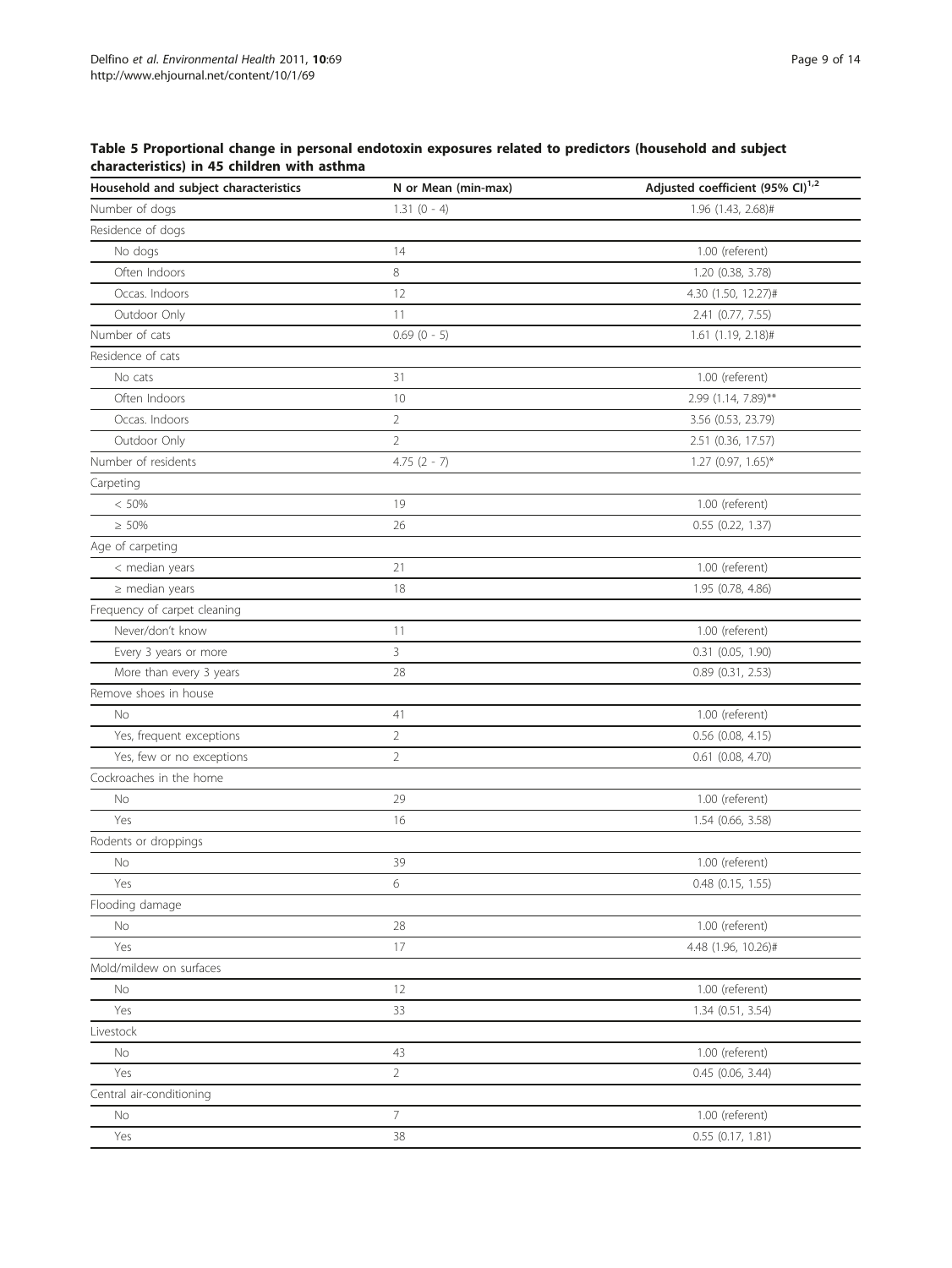| Sex                   |    |                       |
|-----------------------|----|-----------------------|
| Female                | 15 | 1.00 (referent)       |
| Male                  | 30 | $0.43$ (0.19, 0.99)** |
| Age                   |    |                       |
| 13-18 years           | 31 | 1.00 (referent)       |
| 9-12 years            | 14 | 1.18 (0.48, 2.90)     |
| Race                  |    |                       |
| White non-Hispanic    | 14 | 1.00 (referent)       |
| Hispanic              | 23 | $0.39$ (0.15, 1.05)*  |
| <b>Black</b>          | 8  | 0.77 (0.22, 2.68)     |
| Mothers education     |    |                       |
| More than high school | 31 | 1.00 (referent)       |
| High school or less   | 14 | 1.23 (0.51, 2.97)     |
| Family income         |    |                       |
| >50,000               | 21 | 1.00 (referent)       |
| 30,000-50,000         | 11 | 1.96 (0.63, 6.11)     |
| Up to \$30,000        | 13 | $0.61$ $(0.24, 1.58)$ |

Table 5 Proportional change in personal endotoxin exposures related to predictors (household and subject characteristics) in 45 children with asthma (Continued)

\*  $p < 0.10$ , \*\*  $p < 0.05$ ,  $\frac{\pi}{p} < 0.01$ 

Because the dependent variable (personal or indoor endotoxin) was log transformed, we exponentiated the regression coefficient of the predictor, thus yielding the proportional change in endotoxin exposure and 95% confidence interval (CI).

<sup>2</sup>Adjusted for personal temperature, personal relative humidity and study region.

reports of flood damage, which was unexpectedly associated with lower endotoxin, Hispanic subjects associated with higher endotoxin (in contrast to personal endotoxin), and high school or lower education level in mothers that was associated with lower endotoxin. The final selected multivariate model included only flooding damage and lower education levels in mothers.

#### Discussion

Our results suggest that fixed site measurements of endotoxin in the home environment may not adequately represent daily personal exposures. The finding of a positive association between ambient and personal endotoxin exposure (45 subjects) is not particularly relevant to research used to investigate relations of respiratory health to endotoxin (usually from indoor sources and activities), but it does have some relevance regarding potential impacts of regional sources on personal exposure. It is possible that the limited sample size (14 subjects, with 112-115 indoor-outdoor home measurements) was insufficient to detect an association of personal with home endotoxin. Evidence in support of that view is that when we limited the analysis of prediction of personal endotoxin by ambient endotoxin to the monitored homes (14 subjects), associations were nonsignificant but point estimates were similar to those for the 45 subjects (Table [4](#page-6-0)). Nevertheless, although we had a limited sample size in the 14 subjects, the findings for

the relation of personal endotoxin exposure with indoor home endotoxin exposure (often the location of sampling in health studies), suggest that other microenvironments and personal activities are important to assess. Given that our analysis was based on daily exposures using measurements all conducted with active 24-hour samplers, our conclusion that any one fixed site measurement may not adequately represent personal exposure applies to short-term exposures that may be involved in the acute exacerbation of asthma. We assessed the potential importance of other locations and physical activity by using previously reported data on quarter-hourly time-activity reports from an electronic diary that each subject filled out throughout follow-up [[22\]](#page-13-0). We found that on average, around 73% of time was spent at home indoor, 1.7% at home outdoor, 12.6% at school indoor, 1.8% at school outdoor, 4% in-transit, 4.3% indoor elsewhere, and 2.6% outdoor elsewhere. Out of an estimated average of 40 min per day of diaryreported moderate to strenuous activity (validated with actigraph data [[22\]](#page-13-0)), 82% occurred while away from home. Such higher levels of activity may be important in promoting personal endotoxin exposure as a result of the so-called "personal dust cloud." This is a phenomenon where localized personal activities lead to increased PM exposure by re-suspension of settled PM, which brings the breathing zone of subjects into closer contact with PM from various sources. The highly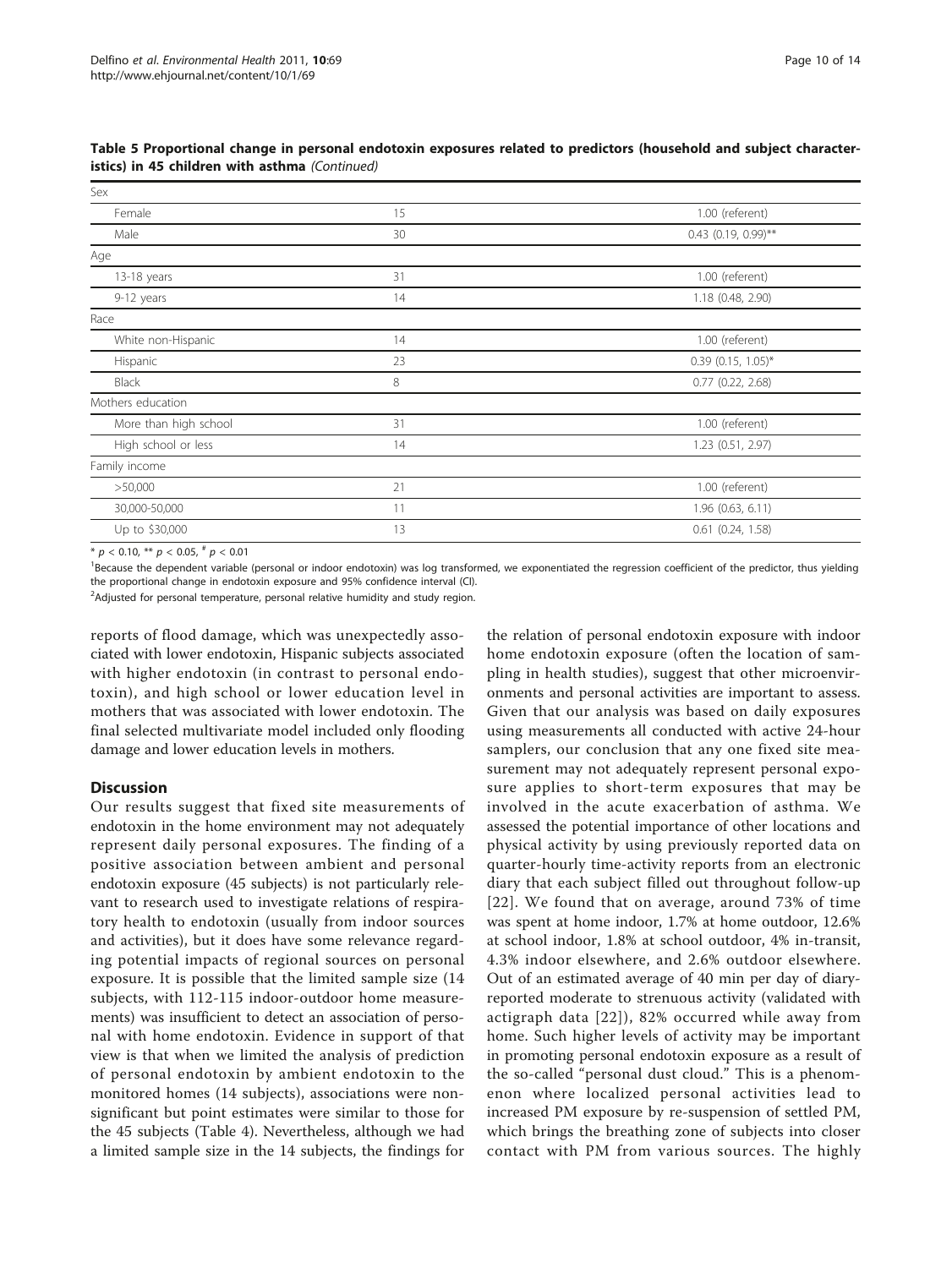<span id="page-10-0"></span>Table 6 Proportional change in indoor endotoxin exposures related to predictors (household and subject characteristics) in 12 homes of children with asthma

| Household and subject characteristics | N or Mean (min-max) | Adjusted coefficient (95% CI) <sup>1,2</sup> |  |  |  |
|---------------------------------------|---------------------|----------------------------------------------|--|--|--|
| Dog Ownership                         |                     |                                              |  |  |  |
| No dogs                               | 4                   | 1.00 (referent)                              |  |  |  |
| One or more dogs                      | 8                   | 0.92 (0.37, 2.31)                            |  |  |  |
| Cat Ownership                         |                     |                                              |  |  |  |
| No cats                               | 9                   | 1.00 (referent)                              |  |  |  |
| One or more cats                      | 3                   | 0.65 (0.26, 1.60)                            |  |  |  |
| Number of residents                   | $4.42(2 - 6)$       | 1.15 (0.74, 1.76)                            |  |  |  |
| Carpeting                             |                     |                                              |  |  |  |
| < 50%                                 | 5                   | 1.00 (referent)                              |  |  |  |
| $\geq 50\%$                           | 7                   | 0.64 (0.31, 1.33)                            |  |  |  |
| Age of carpeting                      |                     |                                              |  |  |  |
| < median years                        | 6                   | 1.00 (referent)                              |  |  |  |
| $\geq$ median years                   | 6                   | 1.18 (0.55, 2.50)                            |  |  |  |
| Flooding damage                       |                     |                                              |  |  |  |
| No                                    | 8                   | 1.00 (referent)                              |  |  |  |
| Yes                                   | $\overline{4}$      | $0.40$ $(0.24, 0.69)$ #                      |  |  |  |
| Mold/mildew on surfaces               |                     |                                              |  |  |  |
| No                                    | $\overline{2}$      | 1.00 (referent)                              |  |  |  |
| Yes                                   | 10                  | $0.63$ $(0.24, 1.66)$                        |  |  |  |
| Gender                                |                     |                                              |  |  |  |
| Female                                | 5                   | 1.00 (referent)                              |  |  |  |
| Male                                  | $\overline{7}$      | 1.33 (0.62, 2.87)                            |  |  |  |
| Age                                   |                     |                                              |  |  |  |
| 13-18 years                           | 6                   | 1.00 (referent)                              |  |  |  |
| 9-12 years                            | 6                   | 1.36 (0.61, 3.05)                            |  |  |  |
| Race                                  |                     |                                              |  |  |  |
| White non-Hispanic                    | 3                   | 1.00 (referent)                              |  |  |  |
| Hispanic                              | 9                   | 2.35 (1.06, 5.22)**                          |  |  |  |
| Mothers education                     |                     |                                              |  |  |  |
| More than high school                 | 9                   | 1.00 (referent)                              |  |  |  |
| High school or less                   | 3                   | $0.39$ $(0.21, 0.71)$ #                      |  |  |  |
| Family income                         |                     |                                              |  |  |  |
| >50,000                               | 8                   | 1.00 (referent)                              |  |  |  |
| Up to \$50,000                        | $\overline{4}$      | 1.24 (0.50, 3.09)                            |  |  |  |
| Temperature (°F)                      | 80.0 (67.6 - 92.8)  | 1.02 (0.98, 1.08)                            |  |  |  |
| RH (%)                                | 42.6 (16.7 - 62.1)  | 1.00 (0.97, 1.03)                            |  |  |  |

\*  $p < 0.10,$  \*\*  $p < 0.05,$  #  $p < 0.01$ 

Because the dependent variable (indoor endotoxin) was log transformed, we exponentiated the regression coefficient of the predictor, thus yielding the proportional change in endotoxin exposure and 95% confidence interval (CI) and 95% confidence interval (CI).

<sup>2</sup> Adjusted for study region.

skewed distribution of personal endotoxin we observed may be partly due to the generation of personal clouds that results from subject activity, including activity around sources of resuspended dust.

Our findings of a general lack of correlation between personal and home microenvironmental endotoxin are

consistent with the findings of Rabinovitch et al. [[14](#page-13-0)]. In a panel of school children with asthma, they found geometric mean personal endotoxin was higher than indoor or outdoor school endotoxin levels, and personal endotoxin was not correlated with these stationary site measurements.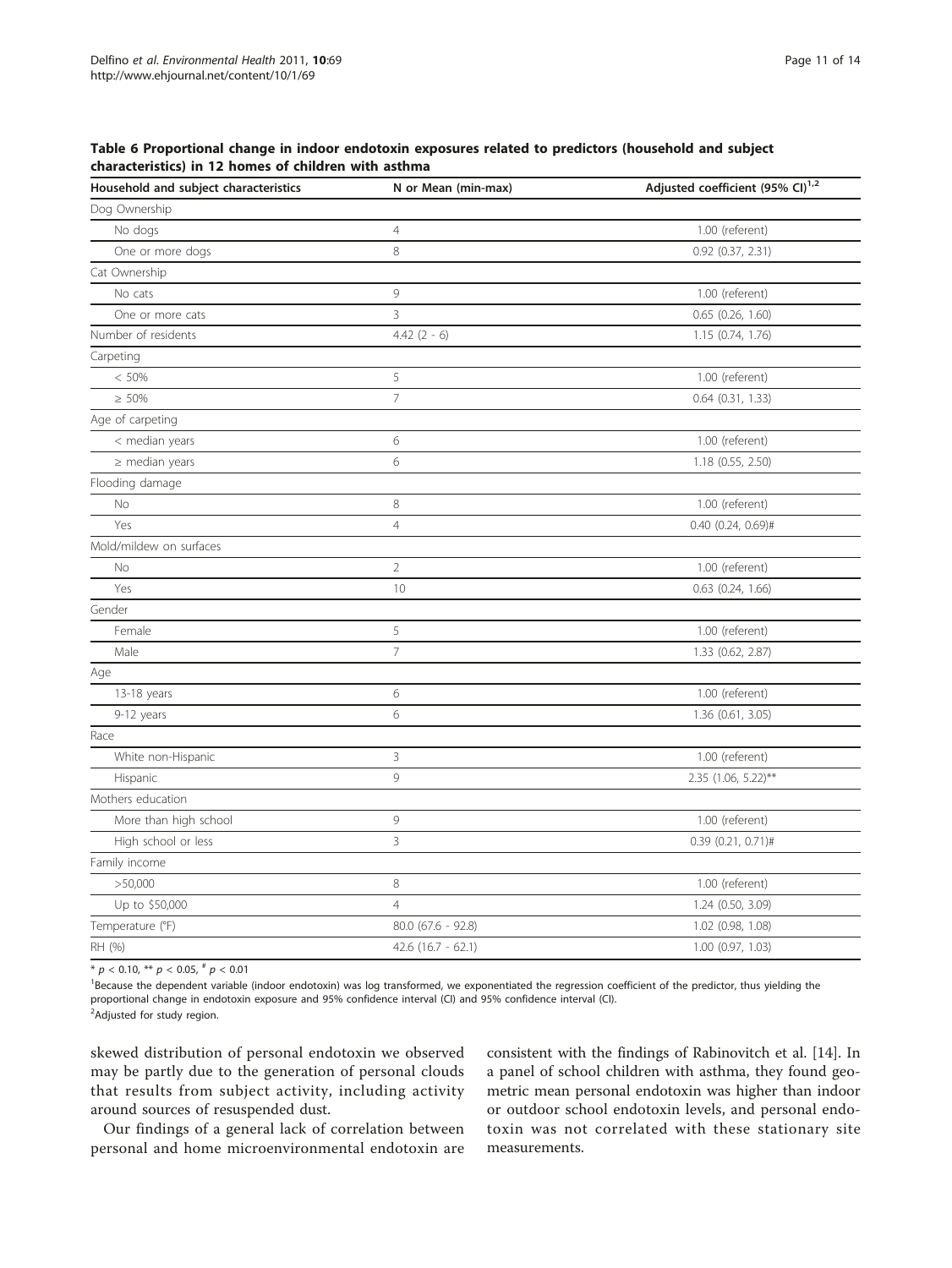Dogs have been identified as a major identifiable source of endotoxin [[1](#page-12-0)]. The present results show a positive association between personal endotoxin and the number of dogs and cats owned, as expected, and this substantiates the utility of the personal exposure measurements. This finding is consistent with a substudy of 10 children by Rabinovitch et al. [[23\]](#page-13-0) who found personal endotoxin exposures were significantly higher in 3 households with dogs and one with cats compared with 6 households with no furry pets. We found the association of personal endotoxin was strongest among subjects with dogs that were only occasionally indoors. This could be attributed to entrainment of debris from the outdoor environment into the indoor environment, including fecal matter. However, we found no association between indoor endotoxin and dog or cat ownership. This may be due to either the smaller sample size (12 homes vs. 45 subjects) or that personal exposure is more dynamic as would be expected from the generation of personal dust clouds. Few other household or subject characteristics were significant predictors of personal endotoxin exposure in crude models (flooding damage and sex) and all were confounded by dog and cat ownership. Significant predictors of indoor endotoxin in final multivariate models only included flooding damage and lower education levels in mothers that were unexpectedly associated with lower endotoxin.

Overall evidence, including a lack of prediction of personal endotoxin by indoor-outdoor home endotoxin, and the association between personal endotoxin and dog and cat ownership, supports the view that personal dust cloud exposures may be the predominant driver of personal endotoxin exposure. A study supporting this view monitored rooms of 20 northern California homes and showed that indoor concentrations of both particles and endotoxin in  $PM_{2.5}$ , but especially  $PM_{2.5-10}$  and  $PM >10$  $\mu$ m, were significantly elevated during the day and were higher with greater levels of subject activity [\[24\]](#page-13-0). The study of 10 children by Rabinovitch et al. [[23\]](#page-13-0) also found that in children not owning pets, personal endotoxin exposure was nominally higher on days that they reported playing with furry animals (median 0.07 vs. 0.04 EU/m<sup>3</sup>,  $p = 0.08$ ).

We also conclude that personal endotoxin exposure can vary between regions (Riverside had higher concentrations than Whittier). The regions are characterized by large differences in southern California weather, with Riverside being a hot inland area and Whittier being a milder climate with greater influence from the Pacific Ocean. Regional differences in correlations of personal endotoxin with both personal and ambient temperature, as well as regional differences in indoor/outdoor endotoxin ratios may have resulted from this regional difference in weather and major local sources (see below).

However, we cannot rule out unmeasured differences in the homes of subjects between these two regions or differences in other microenvironments of the subjects not evaluated such as schools. We did observe a positive linear relation between outdoor and indoor home endotoxin that was small but significant and similar between the two regions (Figures [1-2](#page-7-0)). Regional differences in airborne endotoxin concentrations across indoor and outdoor sites were also found in a comprehensive study in Fresno, California, which is a city located in the San Joaquin Valley farming region [\[12](#page-13-0)]. Authors found spatial variation in endotoxin was moderately explained by proximity to cropland, pasture land, and confined animal-feeding operations. It is notable in this regard that Riverside, which had higher personal, outdoor home, and ambient endotoxin concentrations than Whittier, is nearer to farmland and confined animal-feeding operations.

We observed small positive correlations of personal endotoxin with traffic-related air pollutants ( $PM_{2.5}$  EC and OC) especially in Whittier, which has a greater impact of local traffic. Total personal and ambient  $PM_{2.5}$  mass showed small inverse correlations with personal endotoxin. No significant correlation between personal  $PM_{2.5}$  mass and personal endotoxin was found in a study of 10 children by Rabinovitch et al. [[23](#page-13-0)], which was a substudy of the epidemiologic investigation discussed above [[14\]](#page-13-0). In Whittier, but not Riverside, ambient endotoxin also showed small positive correlations with ambient traffic-related air pollutants (EC, OC, and  $NO<sub>2</sub>$ ), but negative correlations with ambient temperature and ozone. These observations for both personal and ambient data might be attributable to re-suspension of fine and coarse dust laden with bioaerosols along nearby roadways, which also generate higher concentrations of the traffic-related pollutants, especially during periods of air stagnation and cool temperatures. We previously reported moderate correlations between coarse PM mass and  $PM_{2.5}$  black carbon in the study region [[25\]](#page-13-0). This potential source of endotoxin could lead to high spatial variability in resuspended dust containing endotoxin between homes and between other locations near vs. far from busy roadways. In the Fresno study by Tager et al. [[12\]](#page-13-0), investigators found only the coarse PM mass fraction (2.5-10  $\mu$ m in diameter, PM<sub>2.5-10</sub>) was correlated with  $PM_{10}$  endotoxin.  $PM_{10}$  endotoxin was not correlated with  $PM_{2.5}$  mass or EC. Similarly, another study of 13 urban and suburban ambient monitoring sites in southern California found that  $PM_{10}$  endotoxin was correlated with  $PM_{10}$  mass but not  $PM_{2.5}$  mass, ozone or  $NO<sub>2</sub>$  [[26](#page-13-0)]. Because we measured endotoxin only in PM<sub>2.5</sub>, we are unable to directly compare our results with either of these two studies.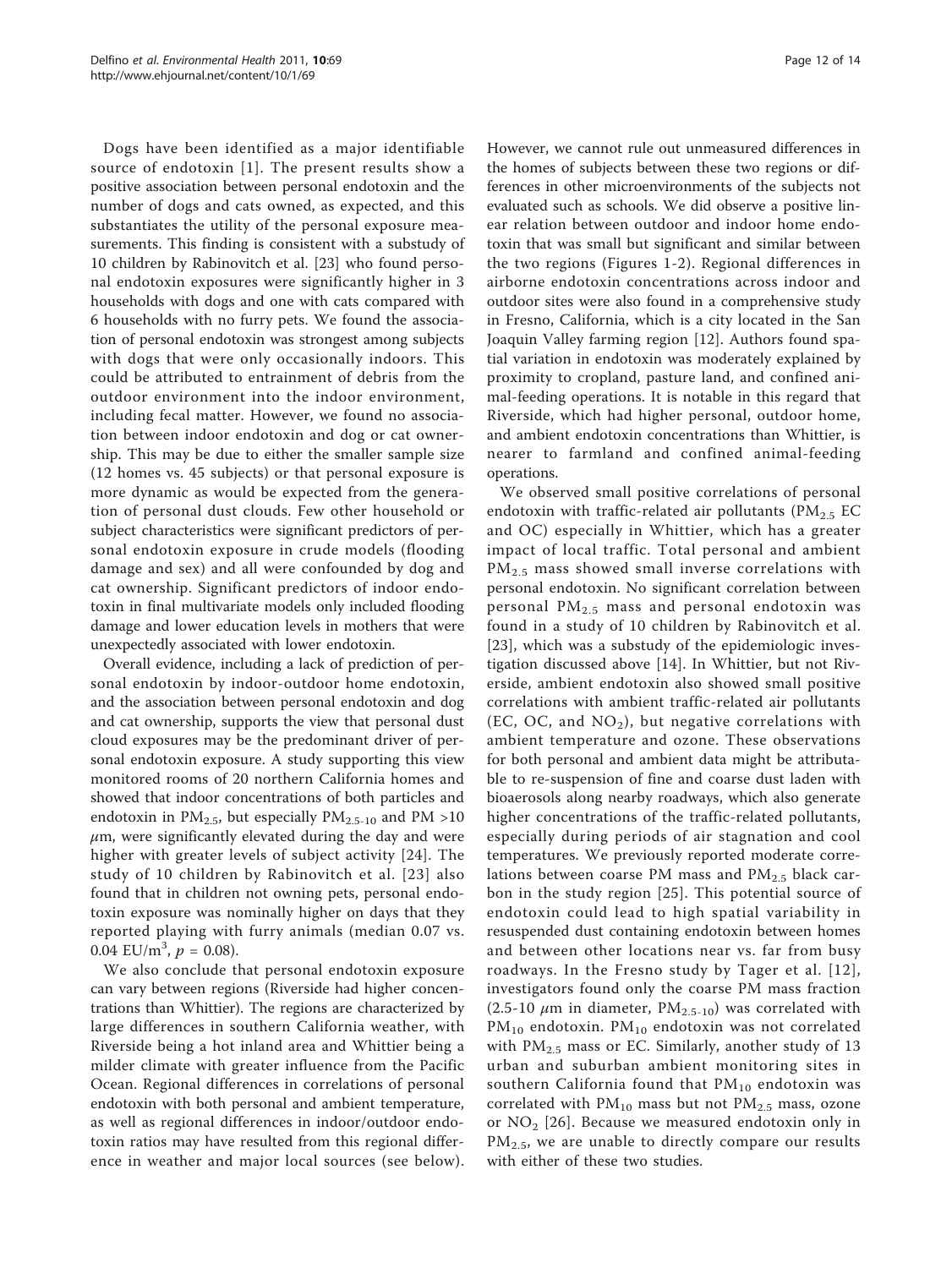<span id="page-12-0"></span>One limitation is that we did not measure endotoxin in the coarse PM fraction ( $PM_{2.5-10}$ ), which is enriched in endotoxin. Nevertheless, the respirable  $PM_{2.5}$  fraction is more relevant to lower airway dose and thus airway inflammation. Another limitation is that the number of indoor and outdoor home samples was limited to 14 of the 45 subjects, and this may have limited the power to assess relations of personal endotoxin to home endotoxin and the relation of indoor endotoxin to various fixed household and subject characteristics. This was not a limitation for the comparison of personal to ambient endotoxin where data from all 45 subjects could be used. Another limitation is that wearing the personal exposure monitor backpack may have altered subjects' activities and potentially affected true personal endotoxin exposure levels. This is likely, for example when playing sports, which makes it impossible to safely carry the backpack. Finally, the standard measurement of endotoxin exposure in studies of chronic asthma is to utilize vacuumed house dust samples for endotoxin testing. We did not assess whether this type of measurement is representative of longterm personal exposure and are unaware of any study that has evaluated this.

# Conclusions

Our results suggest that it may be insufficient to assume that any one fixed site measurement of endotoxin adequately represents personal endotoxin exposure, including measurements in the home environment. This conclusion from the present data only applies to short-term airborne exposures that may be involved in the acute exacerbation of asthma. The association of personal (but not indoor) endotoxin with dog and cat ownership supports the view that personal dust cloud exposures may be the predominant driver of personal endotoxin exposure. We also provide evidence that regional differences influencing ambient endotoxin, including weather and local unmeasured sources, are important to consider in assessing personal endotoxin exposures. The correlation between endotoxin and traffic-related pollution suggest that endotoxin from resuspended fine traffic dust and/or shared meteorological determinants are important determinants of endotoxin exposure in urban areas with dense local traffic.

Given the results of this study, we recommend that personal endotoxin be the exposure measurement of choice for future research on the importance of endotoxin as a risk factor for the acute exacerbation of asthma. Additional research is needed to assess whether home microenvironmental measurements, including vacuumed dust samples, are sufficiently representative of long-term personal endotoxin exposure for the

assessment of chronic asthma outcomes, including the development of asthma during childhood. Finally, the information provided in this study will support design development for additional research involving both multi-pollutant and bioaerosol monitoring in cohorts of subjects with asthma to assess the potential health impacts of combined exposures.

#### List of Abbreviations

CI: confidence interval; EC: elemental carbon; EU: endotoxin units; OC: organic carbon; PEM: personal exposure monitor; PM: particulate matter; PM<sub>2.5</sub>: fine particulate matter < 2.5  $\mu$ m in aerodynamic diameter; PM<sub>0.25-2.5</sub>: coarse particulate matter 0.25-2.5 μm in diameter.

#### Acknowledgements

We thank staff in the Department of Epidemiology, University of California, Irvine. This study was supported by grant numbers R01ES11615 and R21ES019711 from the National Institute of Environmental Health Sciences (NIEHS) and California Air Resources Board contract no. 07-325. The contents of this article are solely the responsibility of the authors and do not necessarily represent the official views of the funding agencies, and no official endorsement should be inferred.

#### Authors' contributions

RD was the principal investigator, designed and directed the study, and directed the statistical analysis. NS was in charge of field operations, and the laboratory measurements of the airborne exposures. TJ was responsible for data management and carrying out the statistical analysis of the data. All authors contributed to writing the paper and approved the final manuscript.

#### Competing interests

The author declares that they have no competing interests.

Received: 27 April 2011 Accepted: 2 August 2011 Published: 2 August 2011

#### References

- 1. Rylander R: [Endotoxin in the environment](http://www.ncbi.nlm.nih.gov/pubmed/12230914?dopt=Abstract)–exposure and effects. J Endotoxin Res 2002, 8:241-252.
- 2. Thorn J: [The inflammatory response in humans after inhalation of](http://www.ncbi.nlm.nih.gov/pubmed/11409488?dopt=Abstract) [bacterial endotoxin: a review.](http://www.ncbi.nlm.nih.gov/pubmed/11409488?dopt=Abstract) Inflamm Res 2001, 50:254-261.
- 3. Liu AH: [Something old, something new: indoor endotoxin, allergens and](http://www.ncbi.nlm.nih.gov/pubmed/14980246?dopt=Abstract) [asthma.](http://www.ncbi.nlm.nih.gov/pubmed/14980246?dopt=Abstract) Paediatr Respir Rev 2004, 5(Suppl A):S65-71.
- 4. Thorne PS, Kulhánková K, Yin M, Cohn R, Arbes SJ Jr, Zeldin DC: [Endotoxin](http://www.ncbi.nlm.nih.gov/pubmed/16141442?dopt=Abstract) [exposure is a risk factor for asthma: the national survey of endotoxin in](http://www.ncbi.nlm.nih.gov/pubmed/16141442?dopt=Abstract) [United States housing.](http://www.ncbi.nlm.nih.gov/pubmed/16141442?dopt=Abstract) Am J Respir Crit Care Med 2005, 172:1371-1377.
- 5. Ryan PH, Bernstein DI, Lockey J, Reponen T, Levin L, Grinshpun S, Villareal M, Khurana Hershey GK, Burkle J, Lemasters G: [Exposure to Traffic-](http://www.ncbi.nlm.nih.gov/pubmed/19745206?dopt=Abstract)[Related Particles and Endotoxin During Infancy Is Associated With](http://www.ncbi.nlm.nih.gov/pubmed/19745206?dopt=Abstract) [Wheezing At Age Three.](http://www.ncbi.nlm.nih.gov/pubmed/19745206?dopt=Abstract) Am J Respir Crit Care Med 2009, 180:1068-1075.
- 6. Abraham JH, Gold DR, Dockery DW, Ryan L, Park JH, Milton DK: [Within](http://www.ncbi.nlm.nih.gov/pubmed/16263505?dopt=Abstract)[home versus between-home variability of house dust endotoxin in a](http://www.ncbi.nlm.nih.gov/pubmed/16263505?dopt=Abstract) [birth cohort.](http://www.ncbi.nlm.nih.gov/pubmed/16263505?dopt=Abstract) Environ Health Perspect 2005, 113:1516-1521.
- 7. Ownby DR, Peterson EL, Williams LK, Zoratti EM, Wegienka GR, Woodcroft KJ, Joseph CL, Johnson CC: [Variation of dust endotoxin](http://www.ncbi.nlm.nih.gov/pubmed/20088861?dopt=Abstract) [concentrations by location and time within homes of young children.](http://www.ncbi.nlm.nih.gov/pubmed/20088861?dopt=Abstract) Pediatr Allergy Immunol 2010, 21:533-540.
- 8. Thorne PS, Cohn RD, Mav D, Arbes SJ, Zeldin DC: [Predictors of endotoxin](http://www.ncbi.nlm.nih.gov/pubmed/19479019?dopt=Abstract) [levels in U.S. housing.](http://www.ncbi.nlm.nih.gov/pubmed/19479019?dopt=Abstract) Environ Health Perspect 2009, 117:763-771.
- 9. Horick N, Weller E, Milton DK, Gold DR, Li R, Spiegelman D: [Home](http://www.ncbi.nlm.nih.gov/pubmed/16393671?dopt=Abstract) [endotoxin exposure and wheeze in infants: correction for bias due to](http://www.ncbi.nlm.nih.gov/pubmed/16393671?dopt=Abstract) [exposure measurement error.](http://www.ncbi.nlm.nih.gov/pubmed/16393671?dopt=Abstract) Environ Health Perspect 2006, 114:135-140.
- 10. Sordillo JE, Alwis UK, Hoffman E, Gold DR, Milton DK: [Home characteristics](http://www.ncbi.nlm.nih.gov/pubmed/20965804?dopt=Abstract) [as predictors of bacterial and fungal microbial biomarkers in house dust.](http://www.ncbi.nlm.nih.gov/pubmed/20965804?dopt=Abstract) Environ Health Perspect 2011, 119:189-195.
- 11. Park JH, Spiegelman DL, Gold DR, Burge HA, Milton DK: [Predictors of](http://www.ncbi.nlm.nih.gov/pubmed/11564624?dopt=Abstract) [airborne endotoxin in the home.](http://www.ncbi.nlm.nih.gov/pubmed/11564624?dopt=Abstract) Environ Health Perspect 2001, 109:859-864.